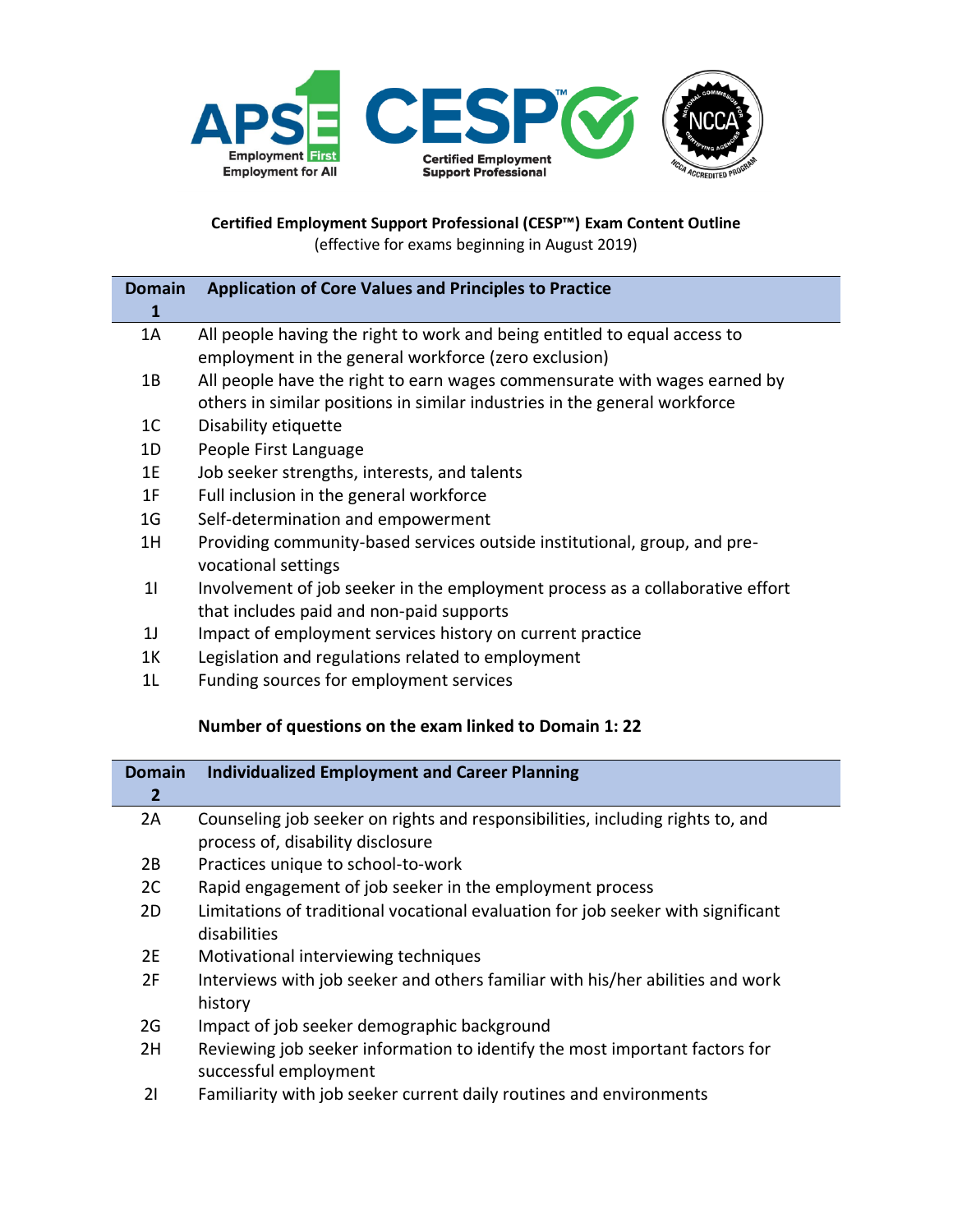- 2J Benefit analysis for job seeker
- 2K Strategies to support job seeker to become economically self-sufficient
- 2L Non-work needs that may impact successful employment (e.g., transportation, counseling, food assistance, financial housing)
- 2M Job seeker's skills and talents, modes of communication, and preferred style of learning
- 2N Integration of relevant employment information into a vocational profile that reflect job seeker's interests, goals, and aspirations
- 2O Community-based work assessment
- 2P Paid work trials and job tryouts
- 2Q Volunteering as a bridge to competitive, integrated employment
- 2R Job shadowing
- 2S Informational interviews
- 2T Self-employment resources for job seeker
- 2U Referrals to appropriate agencies, organizations, and networks based on career plans
- 2V Scope and limitation of funding sources for ongoing support
- 2W Access to community resources and supports (e.g., transportation, counseling, and additional benefits)

## **Number of questions on the exam linked to Domain 2: 31**

| <b>Domain</b> | <b>Community Research and Job Development</b>                                                                        | 22 |
|---------------|----------------------------------------------------------------------------------------------------------------------|----|
| 3             |                                                                                                                      |    |
| 3A            | Gathering and analyzing labor market information                                                                     |    |
| 3B            | Identifying patterns in job markets                                                                                  |    |
| 3C            | Maintaining updated information on businesses, type of jobs available, and<br>locations of jobs within the community |    |
| 3D            | Developing and communicating effective marketing and messaging tools for<br>employment                               |    |
| 3E            | Explaining the scope of services provided by employment support<br>professionals                                     |    |
| 3F            | Targeting message to specific audience                                                                               |    |
| 3G            | Using language and images that highlight abilities and interests of job seekers                                      |    |
| 3H            | Developing job seeker portfolios and visual resumes                                                                  |    |
| 31            | Facilitating informational interviews with businesses                                                                |    |
| 3J            | Sensitivity and awareness of workplace culture and climate                                                           |    |
| 3K            | Strategies for job matching                                                                                          |    |
| 3L            | Effective strategies for contacting and communicating with businesses                                                |    |
| 3M            | Employment proposals based on business and the job seeker's preferences                                              |    |
| 3N            | Responding to business' concerns about the job seeker's abilities and<br>interests                                   |    |
| 30            | Responding to business' concerns about the job seeker's disabilities                                                 |    |